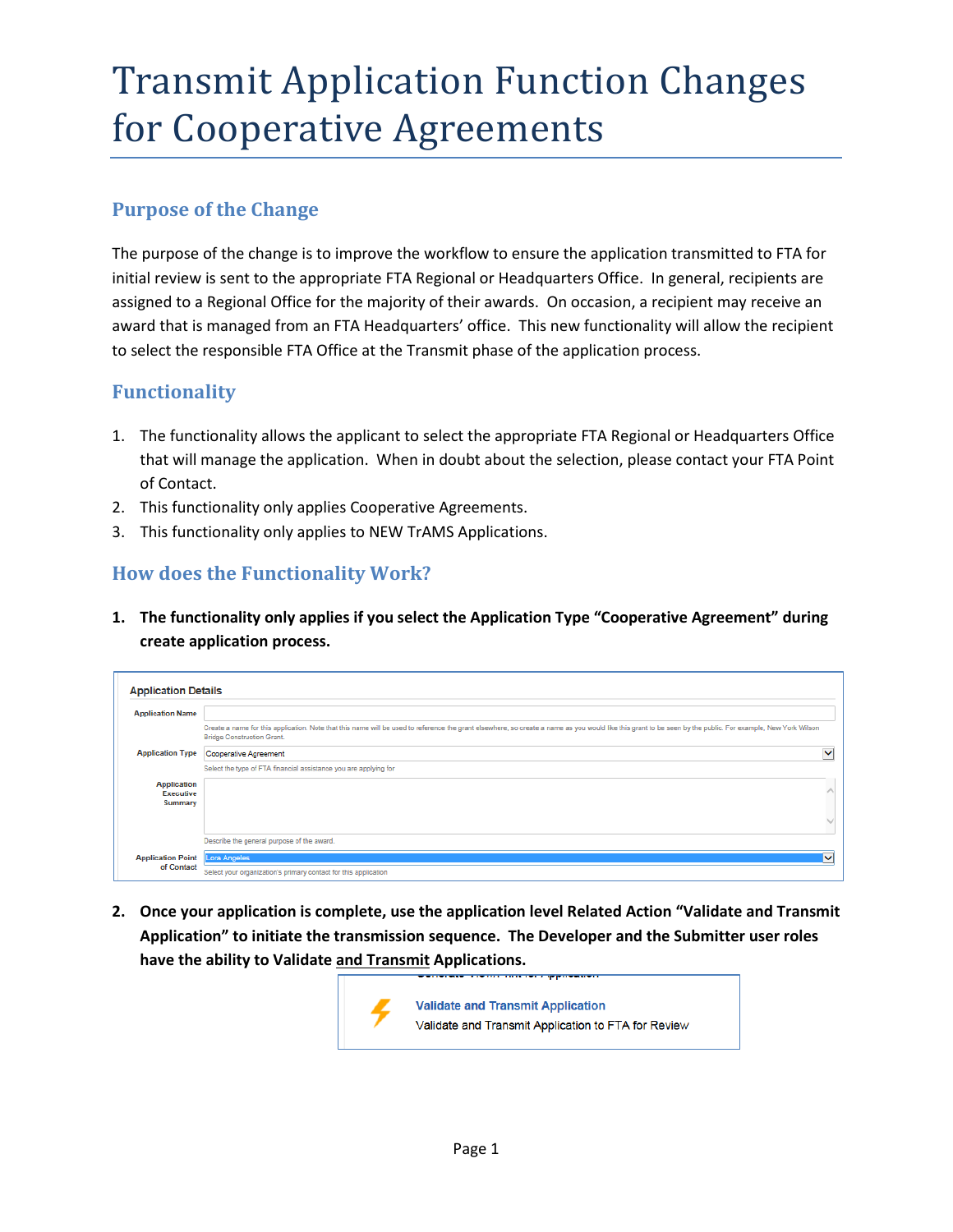# Transmit Application Function Changes for Cooperative Agreements

*Note: New functionality now allows the Developer role to Transmit. If your agency requires the Submitter to still transmit the initial application, the Developer should stop after validation and close the screen.*

The first screen will populate the "Application Validation Results" screen. The below is an example:

**3. Select the "Continue with Warnings" button to complete the validation.**

| <b>Number</b>                                           | Application 5566-2017-2                      | Application Name Developer Transmit workflow test                                                                                                                                                    |
|---------------------------------------------------------|----------------------------------------------|------------------------------------------------------------------------------------------------------------------------------------------------------------------------------------------------------|
| <b>Temporary</b><br><b>Application</b><br><b>Number</b> | 5566-2017-2                                  |                                                                                                                                                                                                      |
| <b>Warning Issues</b>                                   |                                              |                                                                                                                                                                                                      |
|                                                         | <b>Warning</b>                               |                                                                                                                                                                                                      |
|                                                         | prior to Award:                              | This application can pass Application Validation with the following issues, but they must be corrected                                                                                               |
|                                                         |                                              | - Your organization has expired or incomplete civil rights program compliances. Please update your<br>civil rights programs (Recipient Organization Record, Civil Rights Information Related Action) |
|                                                         | Certifications & Assurances Related Action). | - Your organization has not approved C&A's for Fiscal Year 2017 (Recipient Organization Record,                                                                                                      |

**4. The following screen will populate.** 

| <b>Application   Validated</b>                                  |                                     |
|-----------------------------------------------------------------|-------------------------------------|
| Success!                                                        |                                     |
| Application Number 5566-2017-2 has been successfully validated. |                                     |
|                                                                 | Continue with Transmission<br>Close |

- **5. Determine the appropriate User Role to complete Transmission of application.**
	- a. If you know the Submitter will submit the initial application, you can "Close" the form here and the Submitter can log in and complete transmission;
	- b. If you are the Developer, and have the authority to transmit, you can select the "Continue with Transmission" button.